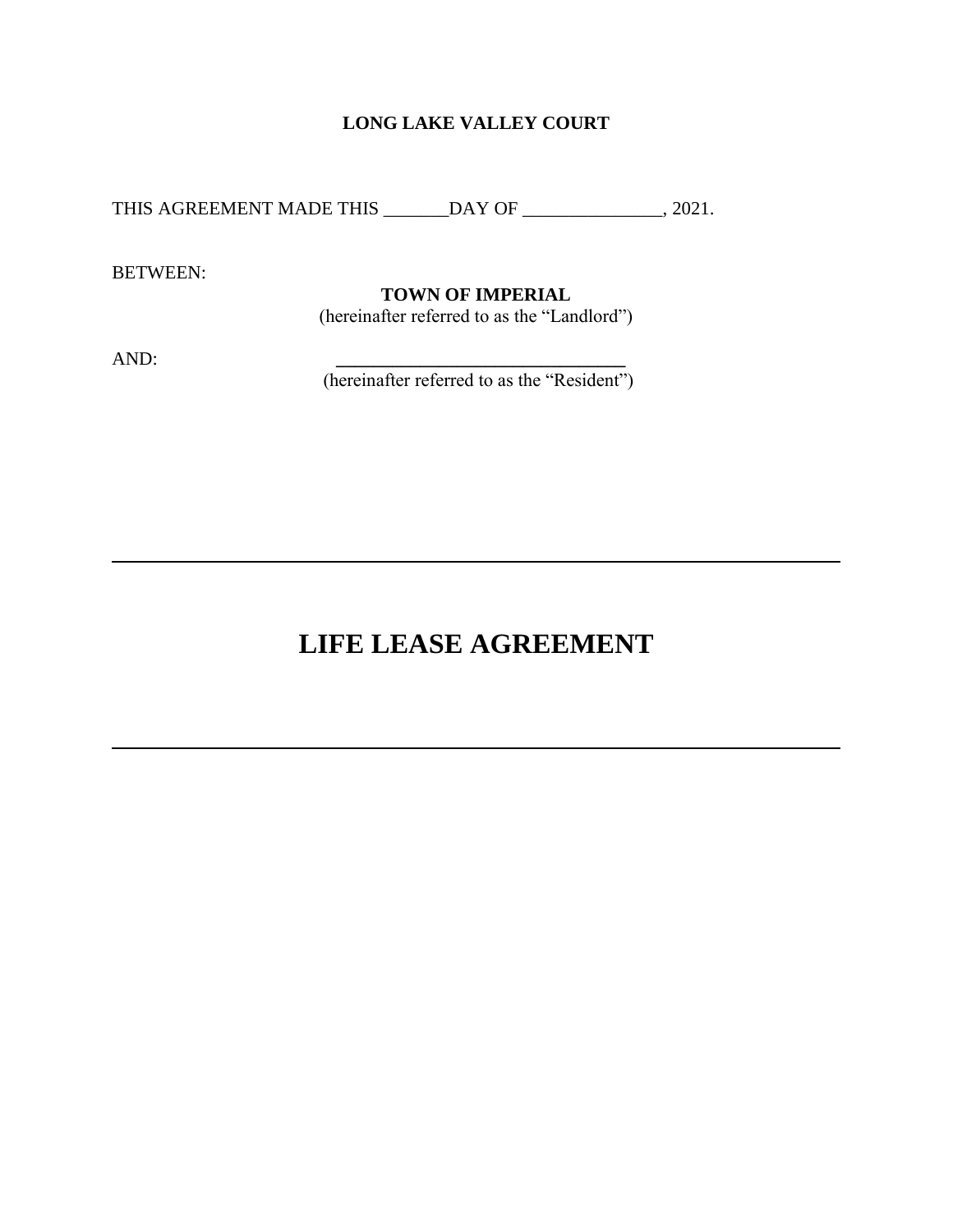# **LONG LAKE VALLEY COURT**

# **LIFE LEASE AGREEMENT**

THIS AGREEMENT MADE THIS \_\_\_\_\_\_\_DAY OF  $.2021$ .

BETWEEN:

# **TOWN OF IMPERIAL**

(hereinafter referred to as the "Landlord")

AND: **\_\_\_\_\_\_\_\_\_\_\_\_\_\_\_\_\_\_\_\_\_\_\_\_\_\_\_\_\_\_\_**

(hereinafter referred to as the "Resident")

WHEREAS The Landlord is the owner of certain lands (the "Lands") situated on Lot K Plan 100236923, Imperial, Saskatchewan, civically known as 415 Railway Avenue, Imperial;

AND WHEREAS the Landlord has constructed the building containing four of life-lease units for occupancy by persons 55 years or older;

NOW, THEREFORE in consideration of the rents, covenants and agreement herein contained, the Landlord and Resident agree as follows:

## **ARTICLE 1 DEFINITIONS**

1.01 In this lease, the following terms have the following meanings:

- (a) "Agreement" means this agreement and schedules and appendices attached to the same, as may be amended, replaced, or varied in writing from time to time;
- (b) "Building" means the building constructed, by the Landlord upon the Lands;
- (c) "Damage Deposit" means the sum of \$2,500.00, which is the amount payable by the Resident to the Landlord in partial consideration for the Life-lease of the Lifeleased Premises, pursuant to Article 4;
- (d) "Commencement Date" means, where the Resident is an Original Resident of the Building, the Occupancy Date, and where the Resident is not an Original Resident, means \_\_\_\_\_\_\_\_\_\_\_\_\_\_\_\_\_\_;
- (e) "Commitment Agreement" means where the Resident is a Prospective Resident of the Building, the Commitment Agreement signed by the Resident and Landlord relating to the Life-leased Premises and this Life-lease;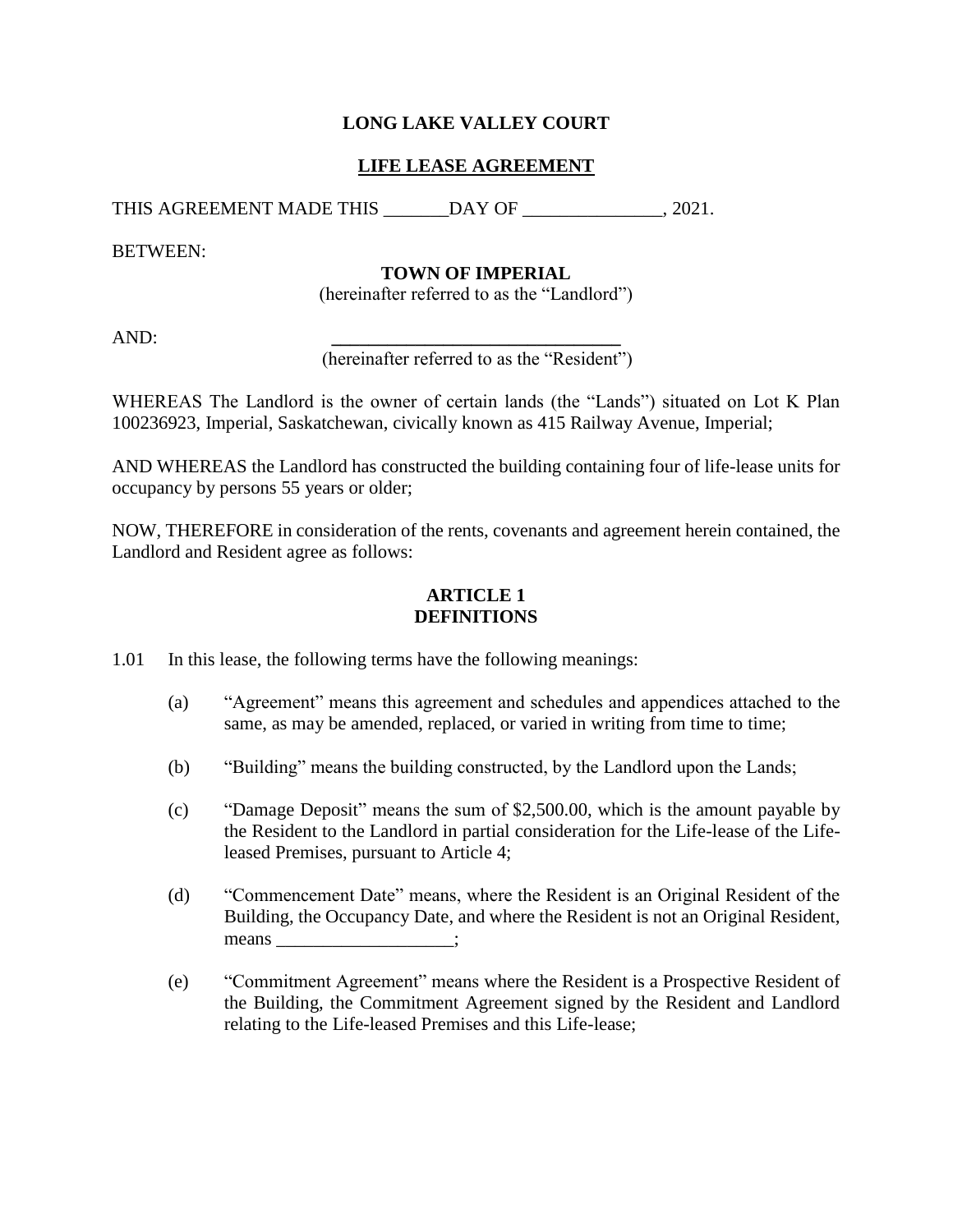- (f) "Fiscal Year' means a twelve month period from time to time determined by the Landlord at the end of which the Landlord's financial statement for the Project are prepared and audited;
- (g) "Lands" means the land upon which the Building has been constructed, which prior to the construction are legally described as:

Lot K Plan 100236923

- (h) "Life-lease" means this Agreement;
- (i) "Life-leased Premises" means unit number in the Building;
- (j) "Life-lease Units" means those 4 units available in the Building for occupancy by residents as life-lease tenants;
- (k) "Occupancy Date" means the date the Life-leased Premises are ready and available for occupancy as determined by the Landlord;
- (l) "Prospective Resident" means a person who executed a Commitment Agreement, that is in a substantially similar form to this Life-lease;
- (m) "Project" means all the Lands and Building, and all improvements to the same;
- (n) "Resident" or "residents" means a person or persons, including the Resident or Residents, who has or have signed a life-lease agreement to a unit in the Building with the Landlord on terms similar to the terms hereof by excludes those persons who have terminated, or surrendered their life-lease agreement pursuant to the terms thereof;
- (o) "Term" means the period equal to the life of the Resident, or if there is more than one Resident, the life of the survivor of the Residents, commencing on the Commencement Date, subject to earlier termination on:
	- (i) the date, if applicable, when the Landlord retakes possession of the Lifeleased Premises pursuant to its rights or obligation under this Life-lease;
	- (ii) the date of notice of termination in the event of total or substantial destruction of the Building as described in paragraph 21.03; or
	- (iii) the effective date of termination by the tenant pursuant to paragraph  $3.01(a)$ or (b) hereof.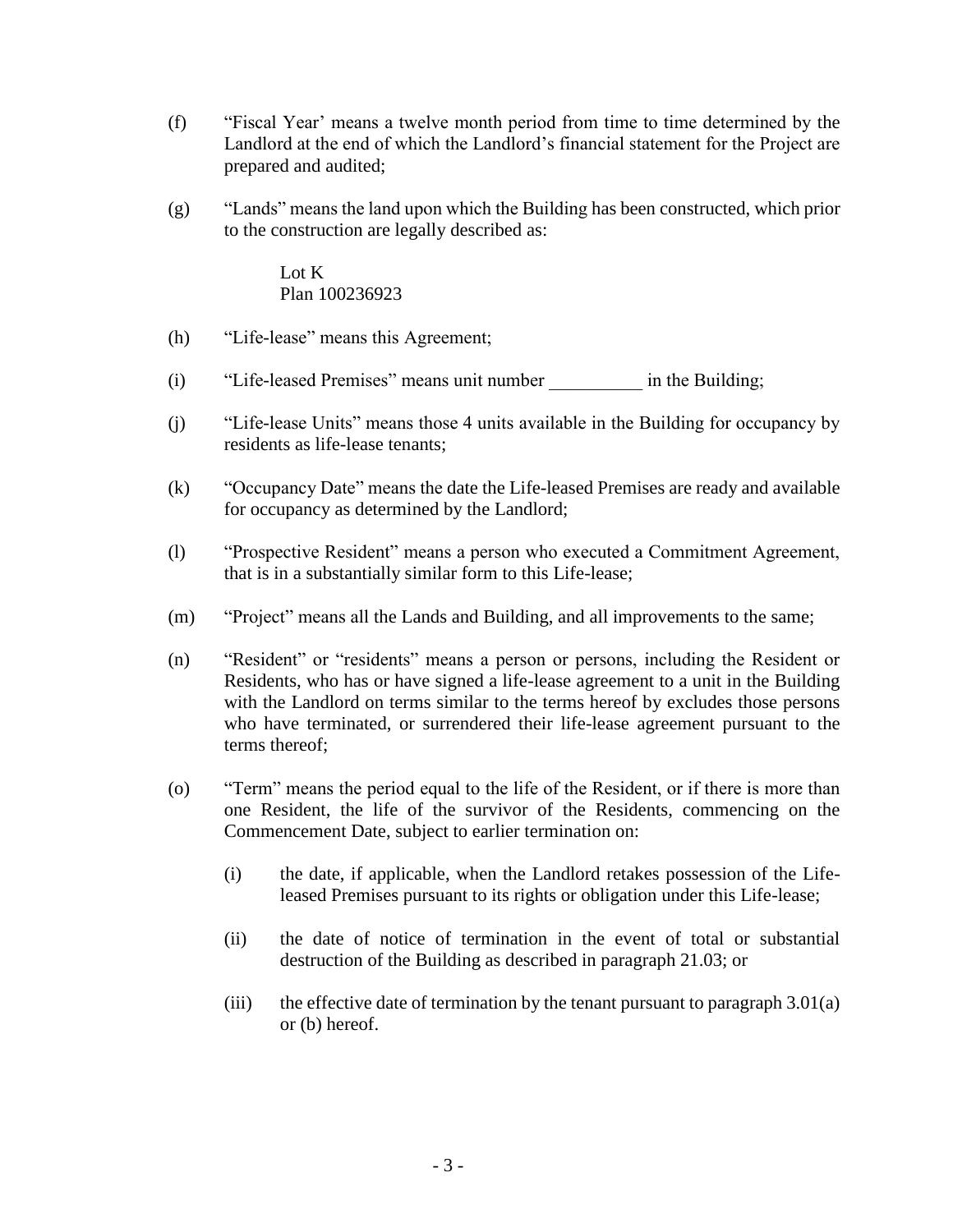#### **ARTICLE 2 DEMISE AND TERM**

- 2.01 In consideration of the payment of the Damage Deposit and the payment of the rents and additional rents, and the performance of the covenants and agreements herein reserved and contained on the part of the Resident to be paid, observed and performed, the Landlord hereby demises and leases to the Resident and the Resident hereby leases from the Landlord the Life-leased Premises for the Term.
- 2.02 No person, other than the Resident and his/her spouse, may occupy the Life-leased Premises without the prior written consent to the Landlord.
- 2.03 Notwithstanding any other provision hereof, no person under the age of FIFTY-FIVE (55) YEARS, other than the spouse of the Resident, may permanently occupy the Life-leased Premises throughout the Term without the written consent of the Landlord.

## **ARTICLE 3 SURRENDER AND TERMINATION OF LIFE-LEASE**

- 3.01 Notwithstanding the provisions of paragraph 2.01 hereof, the Life-lease shall be surrendered or terminated:
	- (a) at the option of the Resident (or both Residents, if more than one) at any time after the Commencement Date, upon 3 months notice in writing to the Landlord. The effective date (the "Effective Date") of such termination shall be the earlier of the date the Landlord re-rents the Life-Leased Premises or three months from the last day of the month in which notice was given;
	- (b) upon the death of the Resident (or both Residents, if more than one), at any time after the Commencement Date, upon the expiry of three full calendar months' from the last day of the month of the death of the Resident (or the survivor of the Residents, if more than one). The Effective Date of such termination shall be the earlier of the date the Landlord re-rents the Life-Leased Premises or three months from the last day of the month in which the Resident (or both Residents, if more than one) has died.
- 3.02 Notwithstanding any other provision hereof, it is understood that upon default of the Resident of any of the covenants herein, the Landlord shall have all the rights to retake possession of the Life-leased Premises and terminate this Life-lease pursuant to the terms hereof.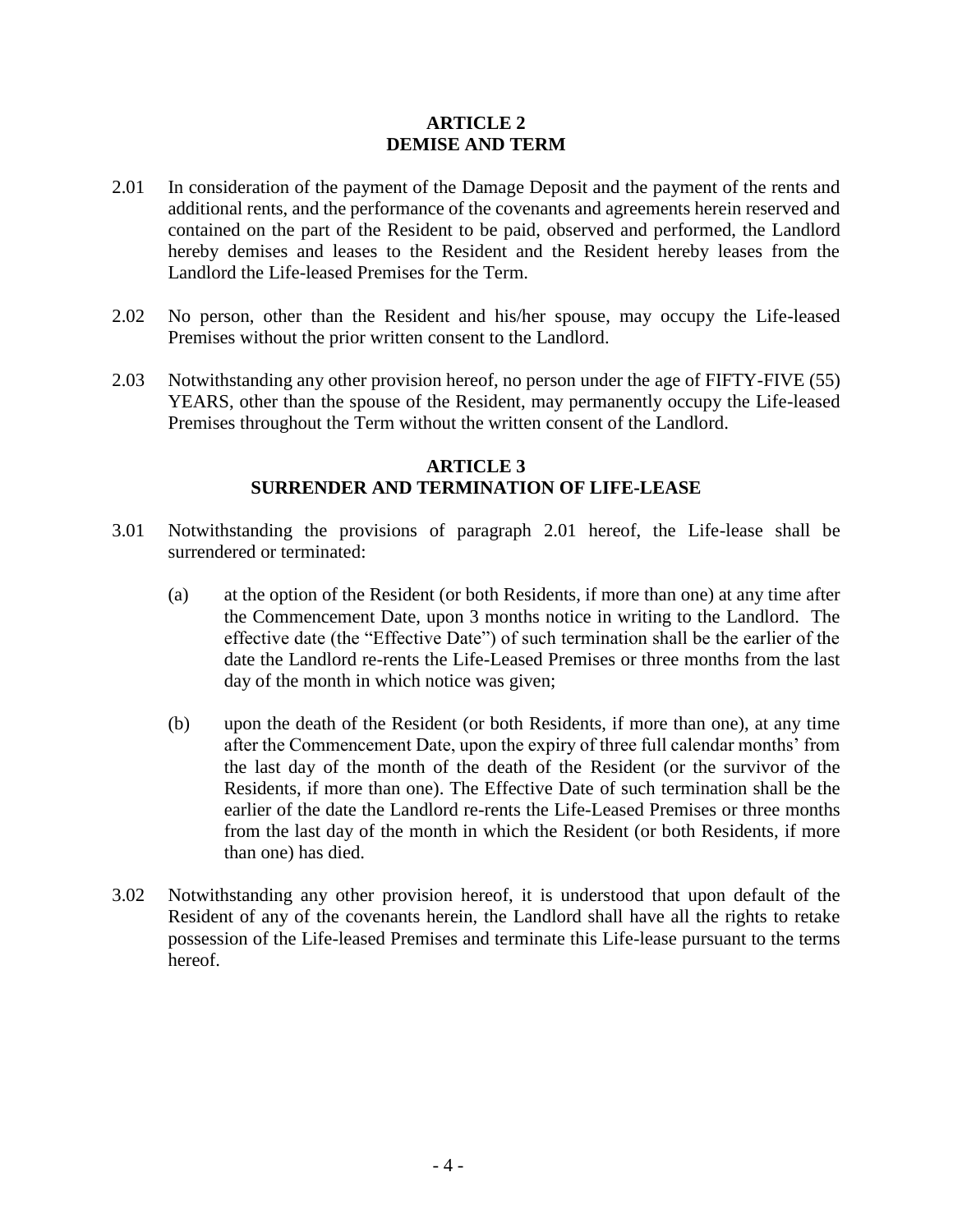## **ARTICLE 4 DAMAGE DEPOSIT COST**

- 4.01 The Damage Deposit Cost of the Life-leased Premises is \$2,500.00.
- 4.02 The Resident shall pay the Damage Deposit Costs to the Landlord on the date of execution of the Commitment Agreement.

## **ARTICLE 5 REPAYMENT UPON TERMINATION**

- 5.01 Where there has been surrender or termination of the Life-lease pursuant to paragraph 3.01, or a termination of the Life-lease pursuant to paragraphs 3.02 or 22.03, the Landlord shall, within the earlier of 30 days after the Life-leased Premises have been re-rented or 30 days after one year from the date of the notice in writing served upon the Landlord pursuant to paragraph 3.01 pay to the Resident or the estate of the Resident as the case may be, without interest, an amount equal to the Damage Deposit Cost paid by the Resident, less any amounts owing by the Resident to the Landlord pursuant to this Life-lease and any cost to repair any damage to the Life-lease Premises caused by the Resident, ordinary wear and tear excepted.
- 5.02 The Landlord requires a damage deposit on the signing of this Life-lease. Damages can be claimed upon occurrence or deducted from the Damage Deposit Cost upon repayment thereof under paragraph 6.01 for the breach of that part of this Life-lease pertaining to arrears of rent and the Resident's responsibilities for damage.

## **ARTICLE 6 RENT**

- 6.01 In this Article, the following terms have the following meanings:
	- (a) "Operating Costs" means, in respect of a particular Fiscal Year, the aggregate amount, without duplication, of all costs and charges incurred by or on behalf of the Landlord during the Fiscal Year in operating, supervising, securing, repairing, managing, and maintaining the Project in good repair as a first class facility, as established in accordance with generally accepted accounting principles, including, without limitation:
		- (i) all costs, charges, wages, salaries and expenses which are attributable to the operation, management, security, repair, and maintenance of the Project, including, without limitation, wages, salaries, and other amounts paid or payable to and for all on-site personnel;
		- (ii) the applicable amortization as may be decided by the Town of Imperial (properly allocable to such fiscal year) of all costs incurred after the date any space in the Project was first occupied by any resident for: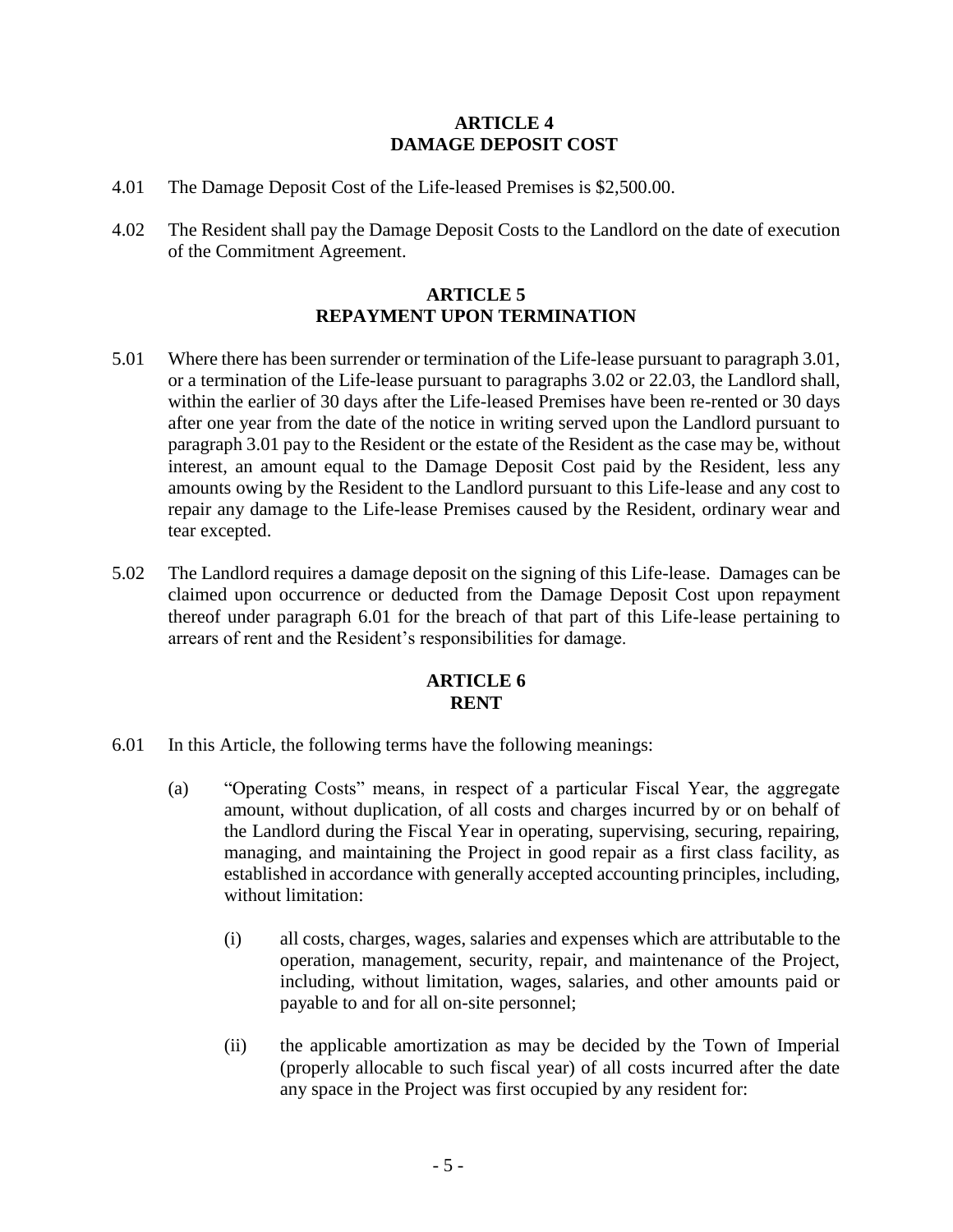- (A) any capital improvement to the Project required by any change in the laws, rules, regulations or orders of any governmental or quasigovernmental authority having jurisdiction, or incurred by the Landlord ;
- (B) any replacement not charged as an expense for repair and maintenance in the year in which incurred of any equipment, floor covering or system in the Building; and
- (C) any repairs, including without limitation structural repairs and repairs to the interior, the exterior, roof or equipment of the Building not charged as an expense for repair and maintenance in the year in which incurred;

which costs shall be amortized over the useful life of the subject capital improvement, replacement or repair;

- (iii) all costs of repairs, maintenance and replacements to the Project, without limitation including painting, renovations, repair and replacement of carpet, snow clearing, gardening and landscaping;
- (iv) the total costs of and amounts paid for all gas, or other fuel used in heating and cooling the Project, all electricity furnished to the Project (other than the separate meter for the Life-Leased Premises), all hot and cold water, sewer, the cost of garbage and trash collection for the Project, if furnished by the Landlord, the other utility costs in the operation, supervision, repair, security and maintenance of the Project;;
- (v) all costs of insuring the Project and the improvements, equipment and other property in the Project and such other insurance in respect of the Project as the Landlord from time to time reasonably determines, or as any mortgagee may require;
- (vi) all fees and licences payable with respect to the operations of the Project and the maintenance and management of the common property, or all costs assumed and paid by the Landlord with respect to the maintenance, repair, replacement, and administration of the common property;
- (vii) audit fees and the cost of accounting services incurred by the Landlord;
- (viii) charges in the preparation of financial statements;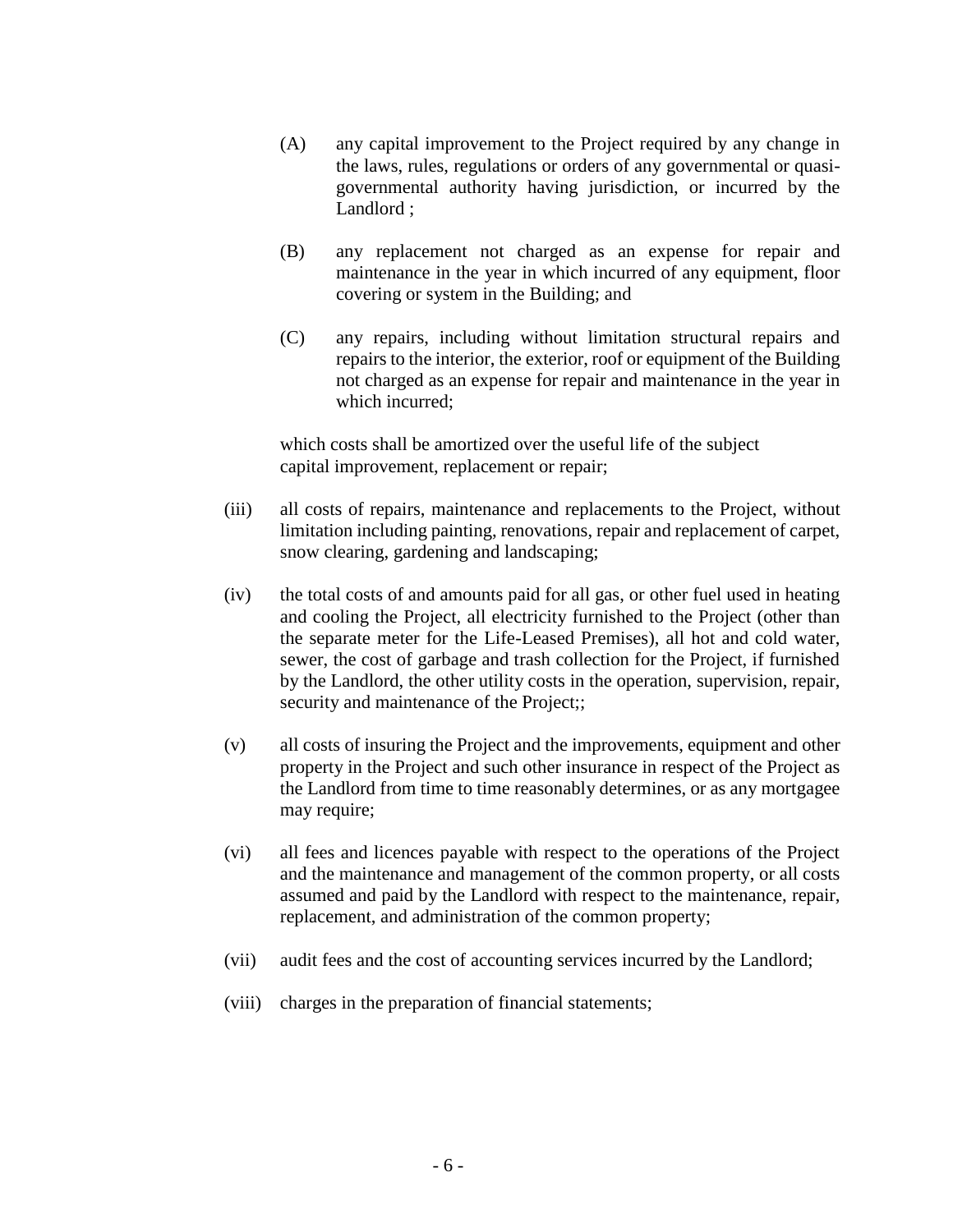- (ix) all reserves set up by the Landlord, including, without limitation, a general operating reserve, a reserve for replacements, and reserve for rent in arrears, and vacancy reserve;
- (x) appliances included in the rental of the suites are as follows; fridge, stove, dishwasher and microwave. Tenants will supply their own washer and dryers.
- (b) "Debt Service" in respect of a Fiscal Year means the amount of principal and interest payments that are or were required to be made by the Landlord during that period in respect of one or more debt obligations incurred by the Landlord (whether in the form of or evidenced or secured by a mortgage, note, loan or credit agreement or otherwise).

After the current first mortgage in favour of the Royal Bank has been paid out (estimated to be 2024) the Tenant shall continue to pay to the Landlord the same amount related to Debt Service monthly and continuing thereafter until the amount of the money (the "Amount") put into the Project by the Town of Imperial has been repaid in full.

The Amount shall be determined as the amount of money put into the Project by the Town of Imperial initially to complete the Project together with simple interest on such amount at the rate of 5% per annum (not compounded) from the date of payment of such amount by the Town of Imperial to the date of repayment of the Amount.

- (c) "Property Taxes" means an amount equivalent to all taxes, rates, duties, levies and assessments whatsoever, whether municipal, provincial, parliamentary or otherwise, levied, imposed or assessed against the Project or upon the Landlord an account thereof, or from time to time levied, imposed or assessed for education, schools and local improvements and including all costs and expenses incurred by the Landlord in good faith in contesting, resisting or appealing any such taxes, rates, duties, levies or assessments. "Property Taxes" shall also mean and include corporation capital tax or any other like tax levied, imposed or assessed upon the capital of the Landlord, howsoever the capital may be measured, and which tax is reasonably allocable to the Project and such taxes, rates, duties and assessments levied, imposed or assessed against roadways, lanes, alleys or other passageways intended for the use of residents of the Project and which do not form part of the Lands or upon the Landlord on account thereof, and any and all taxes which may in future be levied in lieu of Taxes as hereinbefore defined.
- 6.02 The Operating Costs, Debt Service and Property Taxes which are chargeable back to the Residents of the Life-leased Units as rent under section 6.03, shall be charged back to the Residents in the equal amount of 25% each of the total Operating Costs, Debt Service and Property Taxes (the Proportionate Share of Costs).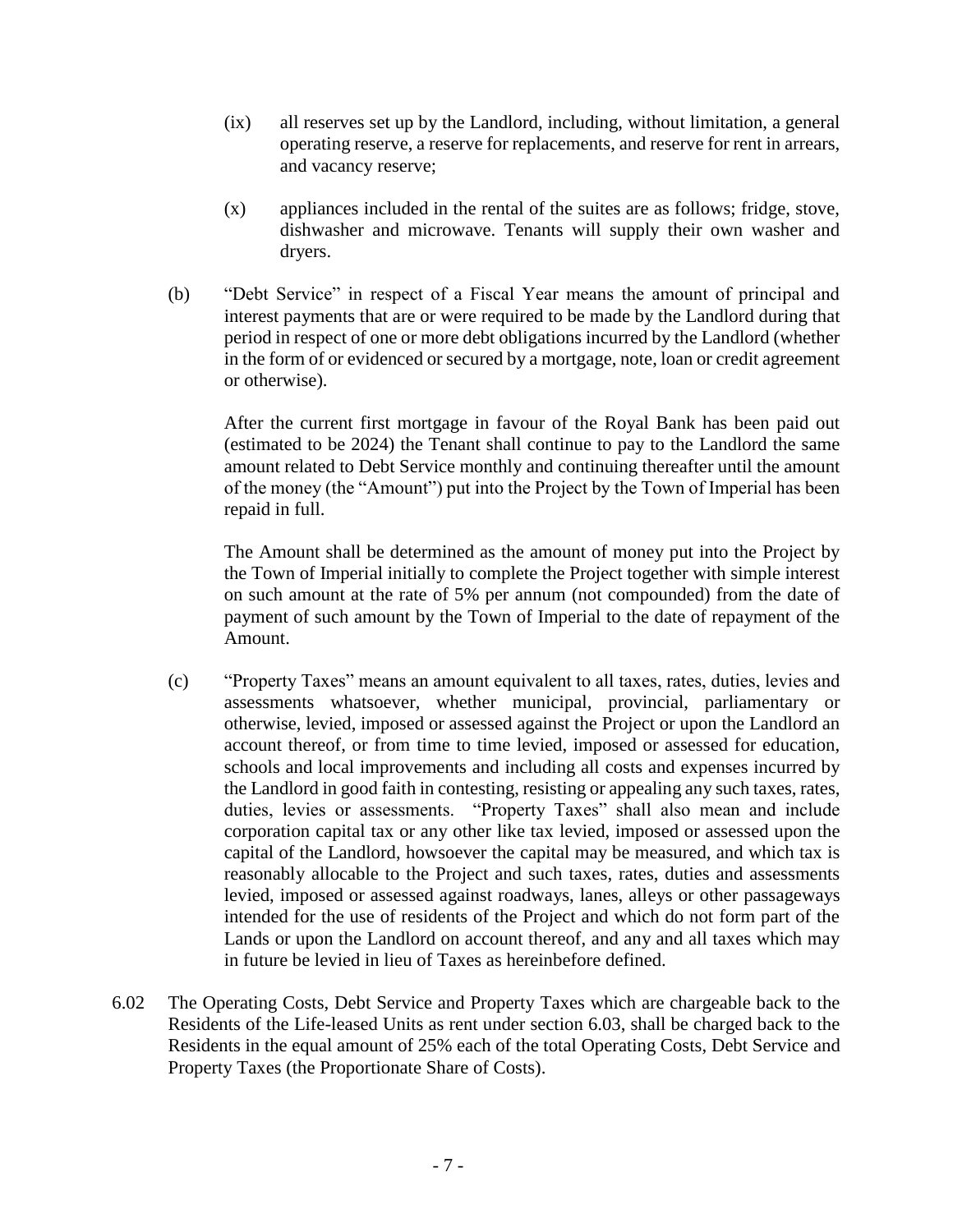6.03 The Resident shall pay to the Landlord, its successors or assigns, at the office of the Landlord in Imperial, Saskatchewan, or at such other place as the Landlord designates from time to time in writing, in lawful money of Canada and without deduction or set off, as additional rent, in advance, his or her Proportionate Share of Costs, on the first day of each and every calendar month throughout the Term,  $1/12<sup>th</sup>$  of the Landlord's estimate of his or her Proportionate Share of Costs for the current Fiscal Year, provided that if the Term commences after the beginning of any such Fiscal Year or expires before the end of any such Fiscal Year, the Proportionate Share of Costs payable for such Fiscal Year shall be reduced proportionately and if the Term commences on the day other than the fist day of a calendar month, the amount payable by the Resident for the first month of the Term shall be reduced proportionately and the Resident shall pay such amount on the first day of the Term.

Within 60 (SIXTY) days of the end of each Fiscal Year, the Landlord shall deliver to each Resident a statement setting forth the actual amount of the Proportionate Share of Costs for such Fiscal Year, and the Resident shall, if required by the Landlord, forthwith pay to the Landlord his/her Proportionate Share of Costs for such Fiscal Year, less the payments made by the Resident to the Landlord during such period, or if the Resident has overpaid such Proportionate Share of Costs, the Landlord shall credit any excess to future Operating Costs, Debt Service and Property Taxes of the Resident.

# **ARTICLE 7 USE OF LIFE-LEASED PREMISES**

- 7.01 The Resident shall occupy the Life-leased Premises as a private residence and for no other purpose, and may enjoy the use in common with other persons entitled thereto of all property and facilities in the Project which are declared by the Landlord to be common use property and facilities, so long as the Resident abides by the terms of this Life-lease and all rules and regulations formulated by the Landlord relative to the Project.
- 7.02 The Resident shall not permit or suffer anything to be done or kept, in or about the Lifeleased Premises or any part of the Project, which will increase the rate of insurance on the Project or on the contents thereof, or which will obstruct or interfere with the right of other residents of the Building, or annoy them by unreasonable noises or otherwise, not will the Resident commit or permit any nuisance in the Project or commit or suffer any illegal act to be committed thereon or therein. The Resident shall comply with all of the requirements of all governmental authorities with respect to the Project. If by reason of the occupancy or use of the Life-leased Premises or any other part of the Project by the Resident the rate of insurance on the Project shall be increased, the Resident shall be personally liable for the additional insurance premium, and shall pay the same as additional rent hereunder forthwith upon demand by the Landlord.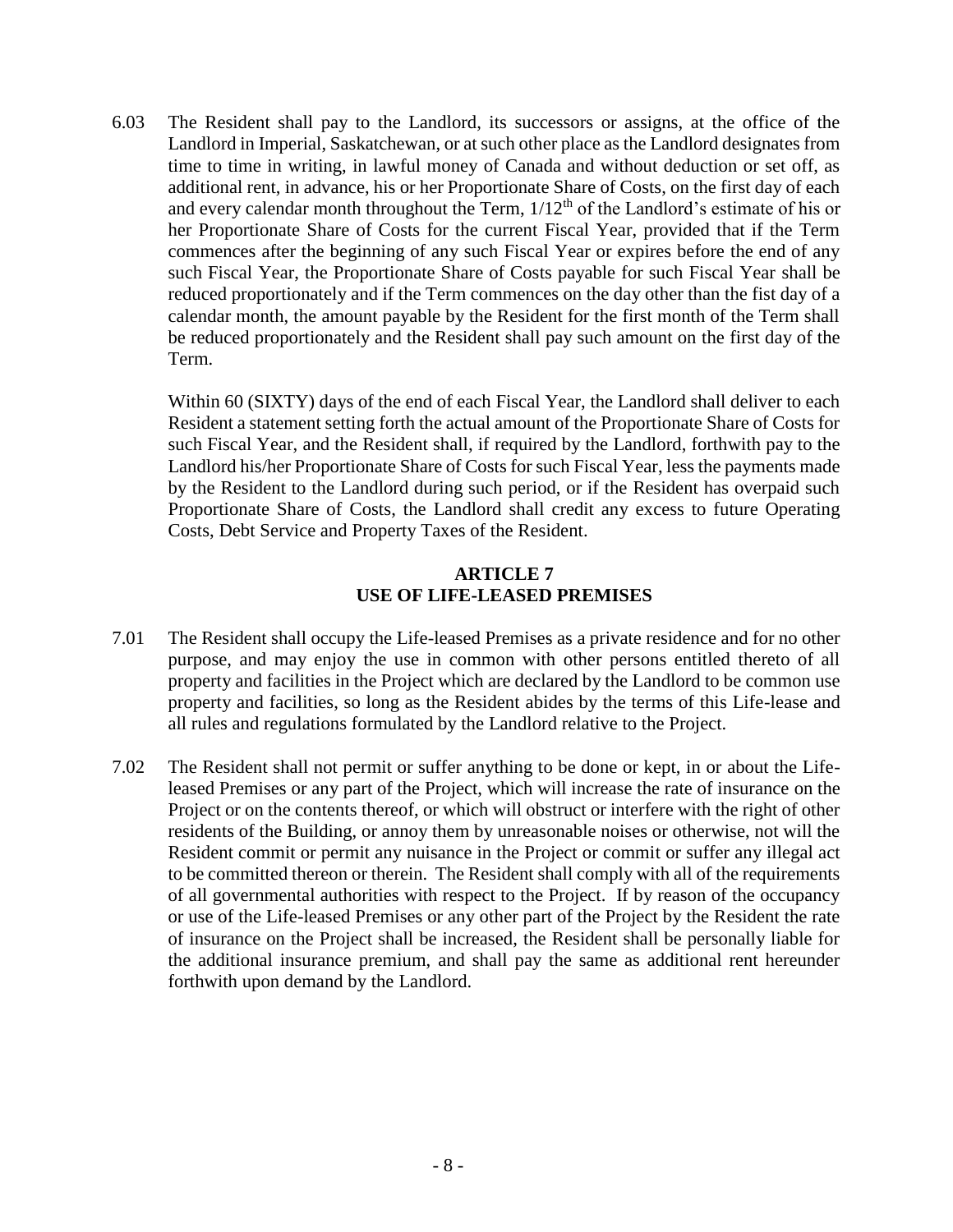#### **ARTICLE 8 ASSIGNMENT, SULETTING OR PARTING WITH POSSESSION**

8.01 The Resident shall not assign, sublet or part with possession on the Life-leased Premises or any part thereof during the Term without the prior written consent of the Landlord, which consent may be withheld for any reason at its sole discretion.

## **ARTICLE 9 REPAIRS AND REPLACEMENT**

- 9.01 The Resident shall:
	- (a) Be responsible for ordinary cleanliness of the Life-leased Premises; and
	- (b) Take care of the Life-leased Premises in a reasonable and responsible manner and repair damage to the Life-leased Premises caused by his or her wilful or negligent conduct or such conduct by persons who are permitted on the Life-leased Premises by the Resident.
- 9.02 Except for damage for which the Resident is responsible under paragraph 11.01, the Landlord shall be responsible for maintaining the Life-leased Premises in a good state of repair and fit for habitation during the Term and for complying with health and safety standards, including any housing standards required by law, notwithstanding that any state of non-repair may have existed to the knowledge of the Resident before the Life-lease was entered into.

#### **ARTICLE 10 RULES AND REGULATIONS**

10.01 The Resident and his or her agents, servants, invitees and employees shall observe and perform all rules and regulations in relation to the Project made by the Landlord from time to time and communicated to the Resident in writing.

#### **ARTICLE 11 DAMAGE BY RESIDENT**

11.01 The Resident shall reimburse the Landlord for costs incurred by the Landlord in making good any damage caused to the Lands, the Building or the Project or any part thereof, including the furnishings and amenities thereof, as a result of the negligent or wilful act or omission of the Resident, or any person in the Project at the invitation of or with the consent of the Resident.

#### **ARTICLE 12 NOTICE OF ACCIDENTS, DEFECTS, ETC.**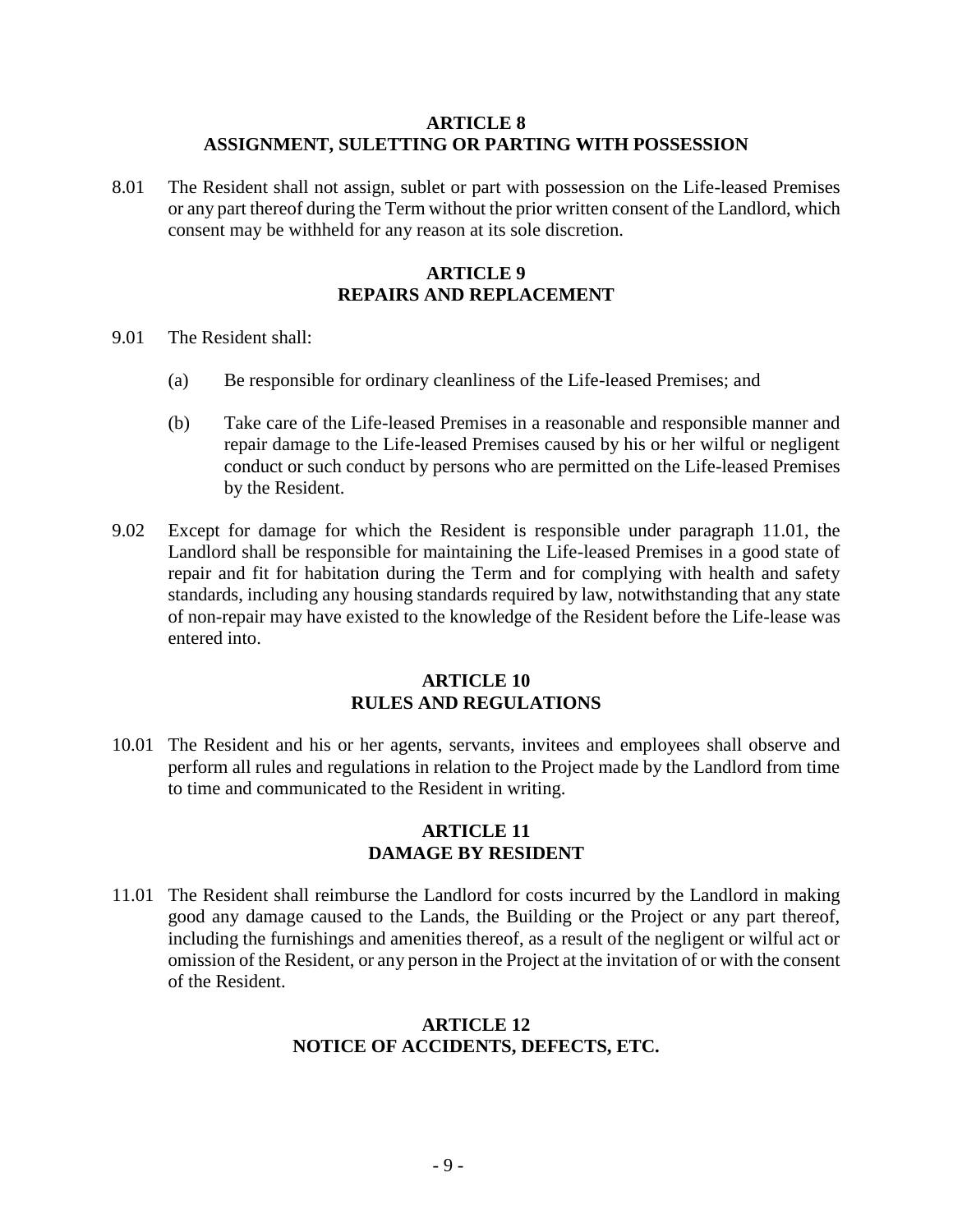12.01 The Resident shall give the Landlord prompt written notice of any damage to or defect in the heating apparatus, water pipes, gas pipes, telephone lines, electric light or other wires or other casualty.

## **ARTICLE 13 MANAGEMENT, TAXES, INSURANCE AND UTILITIES**

- 13.01 The Landlord shall provide, or cause to be provided, necessary management, operation and administration of the Project; pay or provide for the payment of all taxes on the Lands and Building, procure and pay or provide for the payment of all insurance as the Landlord may deem advisable with respect to the Land, Building and Project. The Landlord shall not, however, provide insurance on the Resident's personal property.
- 13.02 The Landlord shall provide for the supply of heat and water to the Life-leased Premises. The Landlord shall not, however, provide for electricity, cable television and telephone services to the Resident's Life-leased Premises.

## **ARTICLE 14 QUIET ENJOYMENT**

14.01 Subject to the provisions of the Life-lease, so long as the Resident pays the rents and additional rents hereby reserved and makes the other payment required to be made and performs and observes the covenants and conditions herein on the part of the Resident contained, the Resident shall and may peaceably possess and enjoy the Life-leased Premises for the Term hereby granted without an interruption or disturbance from the Landlord or any other person lawfully claiming by, from or under the Landlord.

#### **ARTICLE 15 LANDLORD'S DISCLAIMER**

15.01 The Landlord, its employees and agents shall not be liable nor responsible in any way for any personal or consequential injury of any nature whatsoever that may be suffered or sustained by the Resident or any person who is in the Project at the invitation of or with the consent of the Resident, or for an loss or damage or injury to any property belonging to the Resident or to any such person while such property is on or in the Project or the Building, and in particular, but without limiting the generality of the foregoing, the Landlord, its employees and agents shall not be liable for any damage or damages of any nature whatsoever to any such property caused by the failure by reason of breakdown or other cause to supply adequate drainage, snow or ice removal, or by reason of the interruption of any public utility or service or in the event of steam, water rain or snow which may leak into, issue or flow from any part of the Building, or from the water, steam, gas sprinkler or drainage pipes or plumbing works of the same or from any other place or for any damage caused by anything done or committed by any Resident, but the Landlord shall use all reasonable diligence to remedy such condition, failure or interruption of service when not directly or indirectly attributable to the Resident, after notice of same, when it is within its powers and obligation so to do. The Resident shall not be entitled to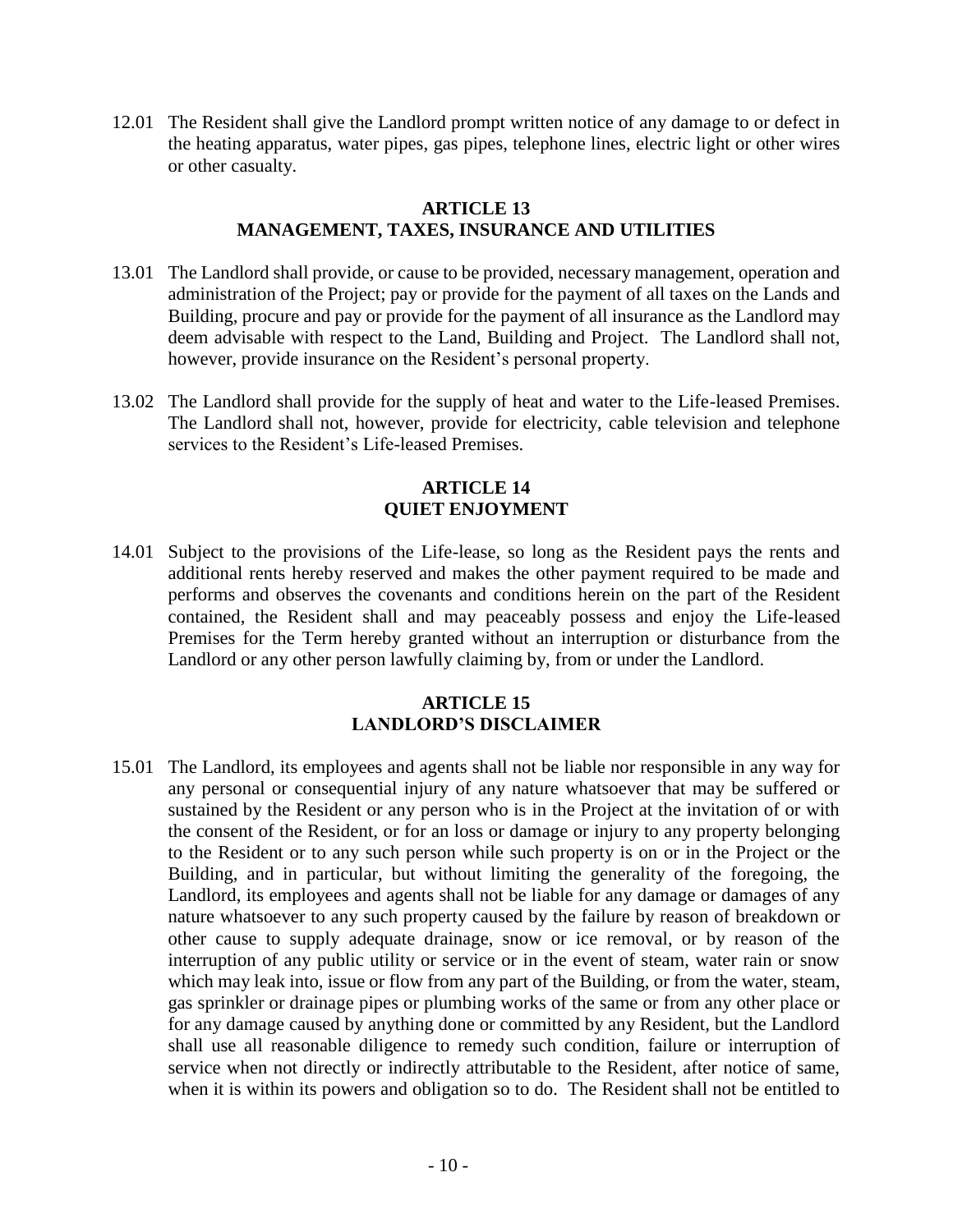any abatement of rent in respect of any such condition, failure or interruption of services aforesaid.

#### **ARTICLE 16 RESIDENT'S INDEMNITY**

16.01 The Resident will indemnify and save harmless the Landlord, its employees and agents of and from all fines, suits, claims, demands and actions of any kind or nature of which the Landlord, its employees and agents shall or may become liable for or suffer by reason of any breach, violation or non-performance by the Resident of any covenant, term or provision hereof or by reason of any injury occasioned to or suffered by any person or persons or any property by reason of any wrongful act, neglect or default on the part of the Resident or any person on or in the Project at the invitation of or with the consent of the Resident

## **ARTICLE 17 DELAYS**

17.01 Whenever and to the extent that the Landlord shall be unable to fulfill, or shall be delayed or restricted in the fulfillment of any obligation hereunder by reason of any cause beyond its control, the Landlord shall be entitled to extend the time for fulfillment of such obligation by a time equal to the duration of such delay or restriction, or shall be relieved from the fulfillment of such obligation if due to inability, and the Resident shall not be entitled to compensation for any inconvenience, nuisance or discomfort, thereby occasioned.

## **ARTICLE 18 REMEDYING OF DEFAULT**

- 18.01 In addition to all rights and remedies of the Landlord available to it in the event of any default hereunder by the Resident either by any other provision of this Life-lease or by statute or the general law, the Landlord shall have the right at all time to remedy or attempt to remedy any default of the Resident, and in so doing may make any payments due or alleged to be due by the Resident to third parties and may enter upon the Life-leased Premises to do any work or other things therein, and in such event all expenses of the Landlord in remedying or attempting to remedy such default, together with interest thereon from the date of the Landlord incurring such expenses at a rate equal to THREE (3) PER CENT per annum over the prime rate of the Landlord's main financial institution, compounded monthly, shall be payable by the Resident to the Landlord forthwith upon demand; and
- 18.02 The Landlord may from time to time resort to any or all the rights and remedies available to it in the event of any default hereunder by the Resident, either by any provision of this Life-lease or by statute or the general law, all of which rights and remedies are intended to be cumulative and not alternative, and the express provisions hereunder as to certain rights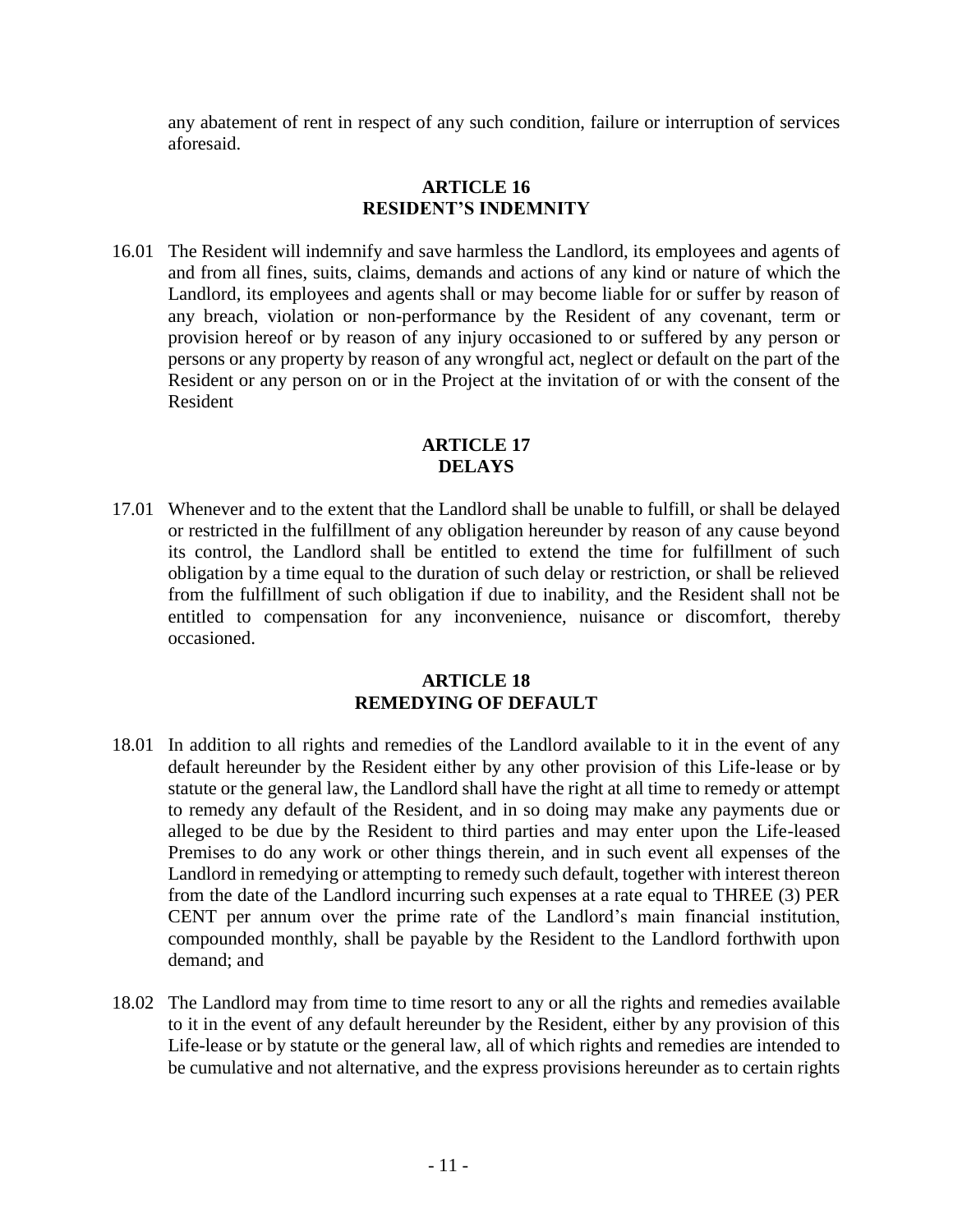and remedies are not to be interpreted as excluding any other or additional rights and remedies available to the Landlord by statute or the general law.

## **ARTICLE 19 NON-WAIVER BY LANDLORD**

19.01 No condoning, excusing or overlooking by the Landlord, its employees and agents of any default, breach or non-observance by the Resident at any time or times in respect to any covenants, provisions or conditions herein contained shall operate as a waiver of the Landlord's rights hereunder in respect of any continuing or subsequent default, breach or non-observance, or so as to defeat or affect such containing or subsequent default or breach, and no waiver shall be inferred from or implied by anything done or omitted by the Landlord save only on express waiver in writing.

## **ARTICLE 20 LANDLORD'S RIGHT TO DO WORK**

- 20.01 The Landlord shall have the right to make additions to and/or improvements or installations in and/or repairs to the Building and/or the Project and/or the common outside areas and whenever reference is made in this Life-lease to the Building or the Project or the common outside areas it shall mean the Building and/or the Project and/or the common outside areas as the same may be changed, added to or improved from time to time and in relation to any such additions, improvements, installations, or repairs the Landlord may cause such reasonable obstruction of and interference with the use or enjoyment of the Building, the Project or the Life-leased Premises as may be reasonably necessary for the purposes aforementioned and may interrupt or suspend the supply of electricity, water or other services when necessary and until said additions, improvements, installations or repairs shall have been completed, there shall be no abatement in rent nor shall the Landlord be liable by reason thereof; provided that all such additions, improvements, installations or repairs shall be made as expeditiously as reasonably possible.
- 20.02 The Landlord and any persons authorized by the Landlord shall have the right to use, install, maintain and/or repair pipes, wires, ducts or other installations in, under or through the Life-leased Premises or any other premises in the Building. Such services shall include, without limiting the generality of the foregoing gas, electricity, water, sanitation, telephone, heating and ventilation. The rent hereunder shall in no way abate while such use, installation, maintenance and/or repair is being carried out.

## **ARTICLE 21 DAMAGE OR DESTRUCTION**

21.01 If the Project, the Life-leased Premises, or the means of access thereto, shall be damaged by fire or other cause covered by the Landlord's insurance, the Landlord shall with reasonable dispatch after receipt of notice of said damage, repair or replace or cause to be repaired or replaced, the Project, the Life-leased Premises and the means of access thereto, with the materials of a kind and quality then customary in buildings of similar type as the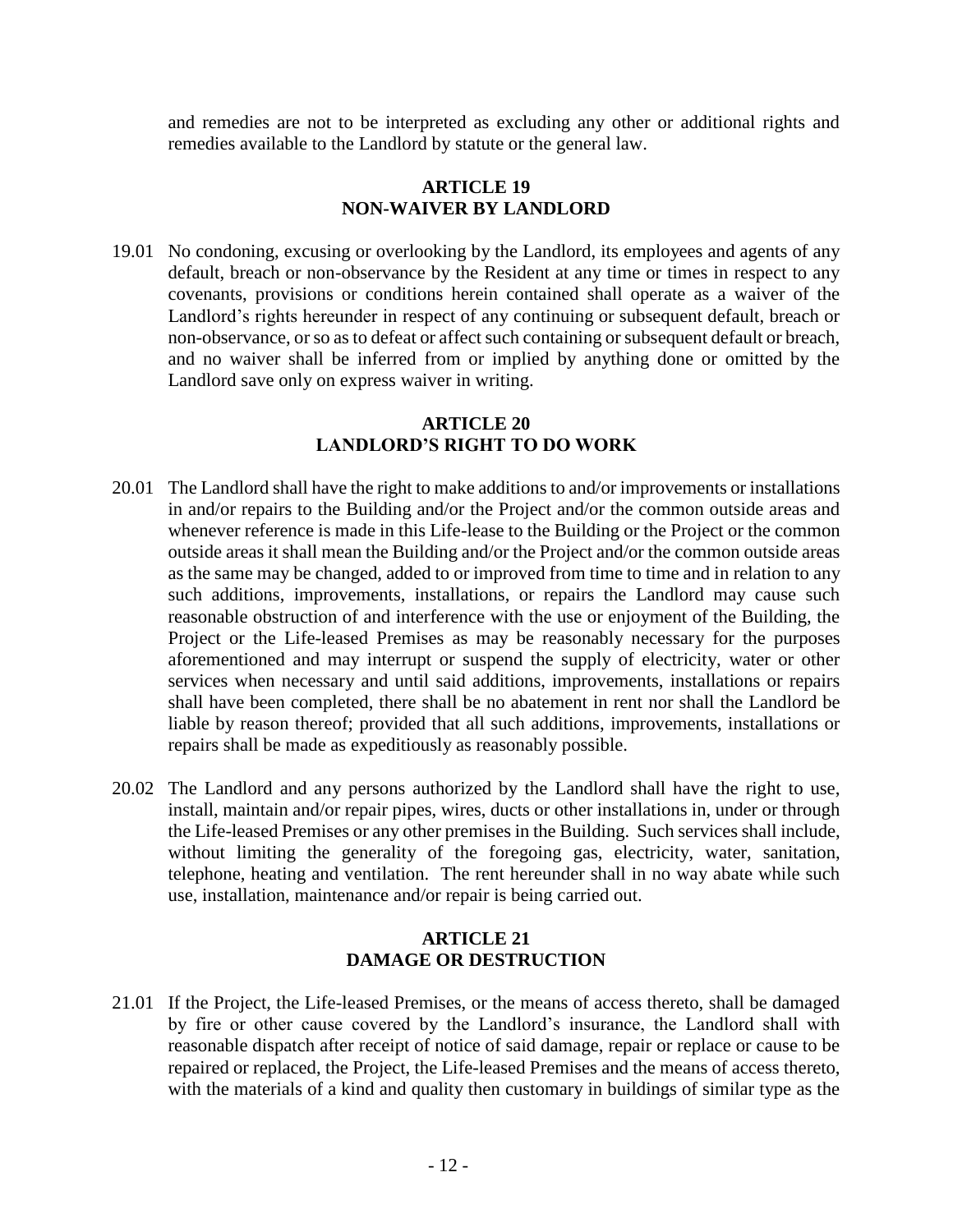Project. Any costs incurred by the Landlord in connection therewith which are not recovered under such insurance coverage shall be deemed to be part of the Carrying Charges. Anything in this Article to the contrary notwithstanding, the Landlord shall not be required to repair or replace or cause to be repaired or replaced any equipment, fixtures, furniture, furnishings or decorations installed by the Resident or any previous resident of the Life-leased Premises.

- 21.02 In case the damage resulting from fire or other casualty shall be so extensive as to render the Life-leased Premises partly or wholly untenable, or if the means of access thereto shall be destroyed, the Resident's Proportionate Share of Costs shall proportionately abate until the Life-leased Premises shall again be rendered wholly tenantable or the means of access restored; but if said damage shall be caused by the act or negligence of the Resident, or of any person in or on the Project by invitation of or with the consent of the Resident, such Resident's Proportionate Share of Costs shall abate only to the extent of the rental value insurance, if any, collected by the Landlord with respect to the Life-leased Premises.
- 21.03 If the Landlord shall determine that:
	- (a) the Project is totally destroyed by fire or other cause; or
	- (b) the Project is so damaged that it cannot be repaired or restored within a reasonable time after the loss shall have been adjusted with the insurance carriers; or
	- (c) if it shall be illegal to repair such damage;

then in any such event, the Landlord shall terminate this Life-lease by giving the Resident within THIRTY (30) days of such damage or destruction notice of termination and thereupon the rent and any other amounts owing by the Resident under this Life-lease (other than any outstanding obligations of the Resident under the Life-lease as at the time of such termination) shall be apportioned and paid to the date of such damage or destruction and the Resident shall forthwith deliver up possession of the Life-leased Premises to the Landlord.

21.04 To the maximum extent permitted by law or the terms of any policy of insurance now or hereafter obtained by either the Landlord or the Resident, the Landlord and the Resident herewith mutually waive any and all right of subrogation of any insurance carried of either or them with respect to loss or damage to any property within the Project and, to the extent that any loss or damage is covered by the insurance of either the Resident or the Landlord, that Party insured herewith releases the other from any liability with respect to such loss or damage.

## **ARTICLE 22 ENTIRE AGREEMENT**

22.01 The Resident acknowledges that there are no covenants, representations, warranties, agreements or conditions expressed or implied, collateral or otherwise forming part of or in any way affecting or relating to this Life-lease, and this Life-lease constitutes the entire agreement between the Landlord and the Resident and may not be modified except as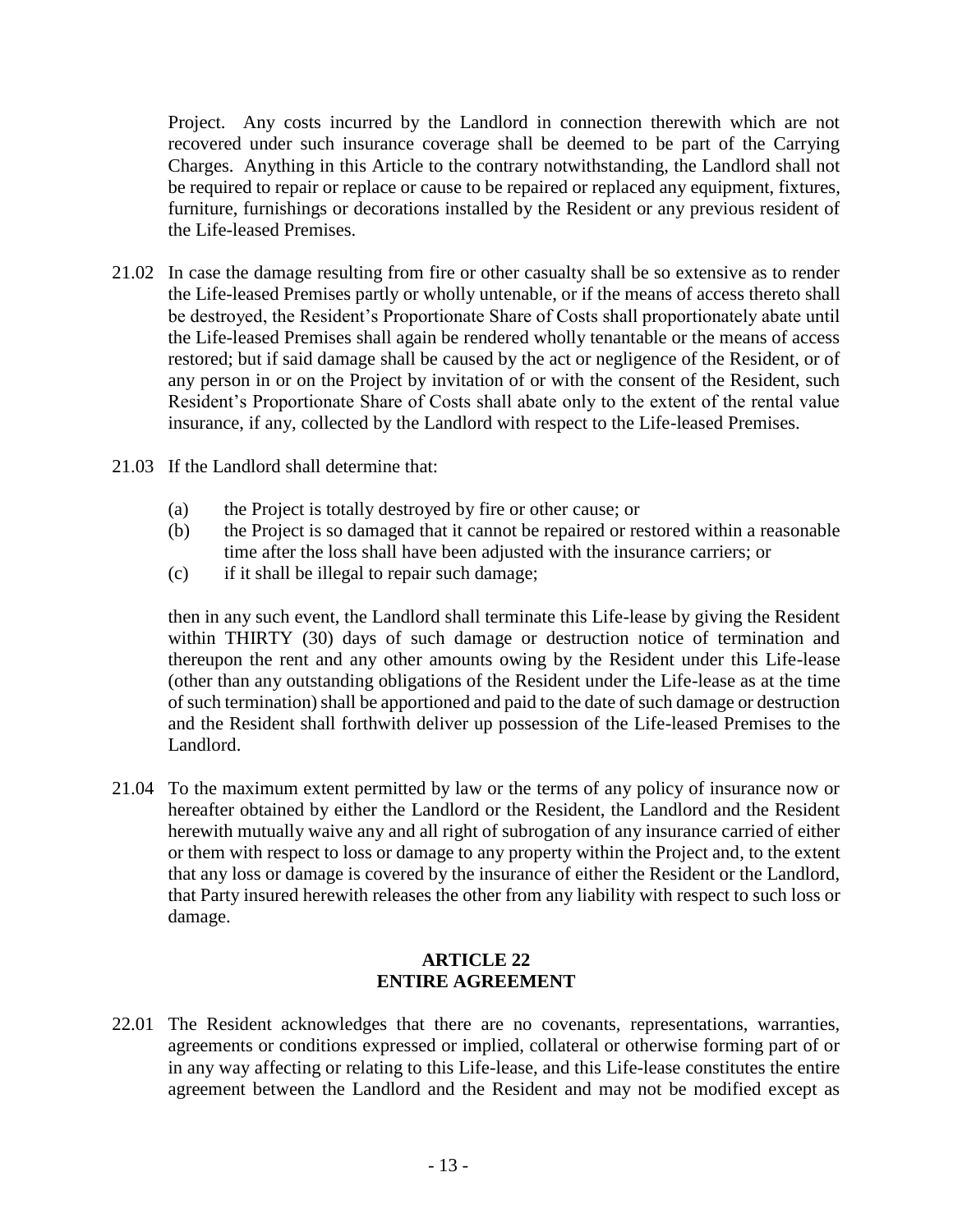herein explicitly provided or except by subsequent agreement in writing of equal formality hereto executed by the Landlord and the Resident.

22.02 Without limiting the generality of paragraph 22.01, the parties agree that where the Resident is an Original Resident who executed a Commitment Agreement, the provisions of the Commitment Agreement shall merge upon the execution of this Agreement.

## **ARTICLE 23 BINDING EFFECT**

23.01 This Life-lease and everything herein continued shall enure to the benefit of and be binding upon the successors and assigns of the Landlord. If the Resident is more than one person, the covenants of the Resident shall be deemed joint and several. This Life-lease shall be interpreted according to the law of the Province of Saskatchewan.

## **ARTICLE 24 SEVERABILITY**

24.01 The Landlord and the Resident agree that all of the provisions of this Life-lease are to be construed as covenants and agreements as though the words importing such covenants and agreements were used in each separate paragraph hereof. Should any provision or provisions of this Life-lease by illegal or not enforceable, it or they shall be considered separate and severable from this Life-lease and its remaining provisions shall remain in force and be binding upon the parties hereto as though the said provision or provisions had never been included.

## **ARTICLE 25 CAPTIONS**

25.01 The captions appearing within the body of this Life-lease have been inserted as a matter of convenience and for reference only and in no way define, limit or enlarge the scope of meaning of this Life-lease or of any provision hereof.

## **ARTICLE 26 PAYMENTS DEMED RENT**

26.01 Each and every sum of money arising to be paid by the Resident to the Landlord pursuant to any provision hereof, whether by way of indemnity or otherwise howsoever shall, from and after the past due date for payment thereof, be deemed to be construed as rent and all rights and remedies available to the Landlord for collection of rent in arrears may be enforced by the Landlord for the collection thereof with interest and costs as herein provided.